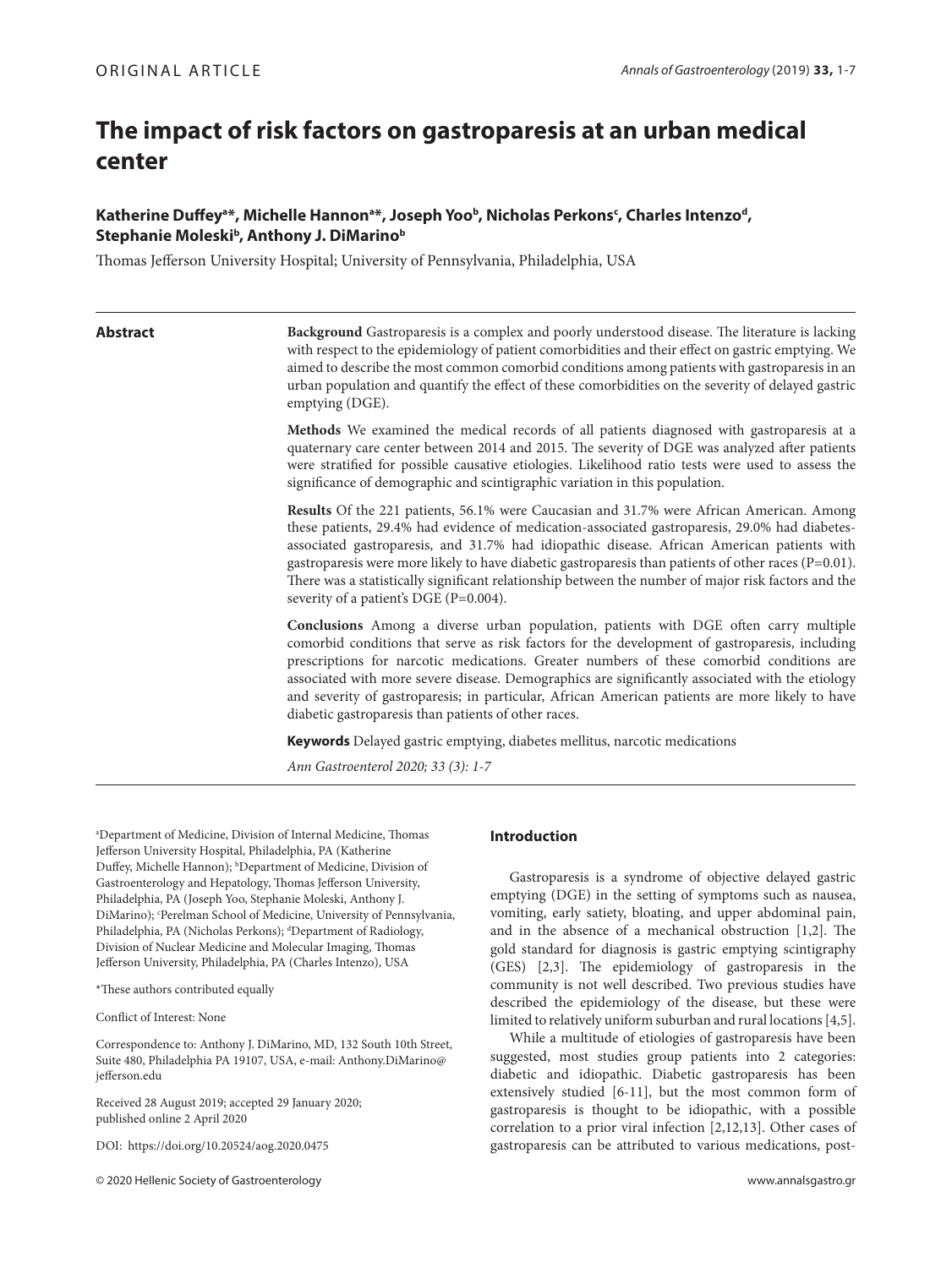surgical changes, neurologic diseases, autoimmune syndromes, and connective tissue disease [14-21].

The relationship between patient demographics, the objective severity of DGE, and the specific etiology of the disease is not well understood. Our goal was to describe the most common comorbidities among an urban patient population diagnosed with gastroparesis and to determine whether certain comorbidities correlate with disease severity.

#### **Patients and methods**

This is a retrospective chart review including all patients who underwent GES at Thomas Jefferson University Hospital in Philadelphia, PA, between 2014 and 2015. This study was evaluated and approved by the Institutional Review Board at our institution (Control #18D.081). The electronic medical record was reviewed to collect information regarding patient demographics, medical history, medications prescribed at the time of diagnosis and GES data. Data were collected and managed using REDCap electronic data capture tools hosted at Thomas Jefferson University [22].

Patients were included in the study if their GES showed >50% retention of gastric contents 2 h following ingestion of a solid meal consisting of an egg and bread sandwich labeled with 0.5 mCi of Technetium 99m-sulfur colloid. This is the standard for diagnosing DGE at our institution; it is based on industry standards for the Philips Medical Systems' JetStream software as well as institution-specific analyses. Patients were excluded

from the presented analyses if they had a mechanical gastric outlet obstruction precluding the diagnosis of gastroparesis.

The presence of comorbid conditions serving as risk factors for the development of gastroparesis was evaluated for each patient in the study population. Major risk factors were defined as comorbid conditions that have been well established in the literature to be strongly associated with gastroparesis. Minor risk factors were defined as those postulated to be related to gastroparesis in *in vivo* studies or smaller case reports, but not consistently proven to be associated. Patients were assigned to categories as outlined in Fig. 1; patients with one or more major risk factors were assigned to the appropriate mutually inclusive groups 1-3, while patients with minor risk factors only or idiopathic disease were assigned to exclusive groups 4 or 5.

#### **Statistical analysis**

To analyze the significance of demographic and scintigraphic variation, likelihood ratio tests were performed on a linear model fit to predict the percentage of gastric contents retained at 2 h, or a generalized linear model with a logit linking function to predict the presence of a particular etiologic category. P-values were calculated using chi-square test, which assessed the significance of individual variables within linear models when controlling for other potential sources of variation. All analyses were performed using R 3.4.



#### **Figure 1** Grouping of patients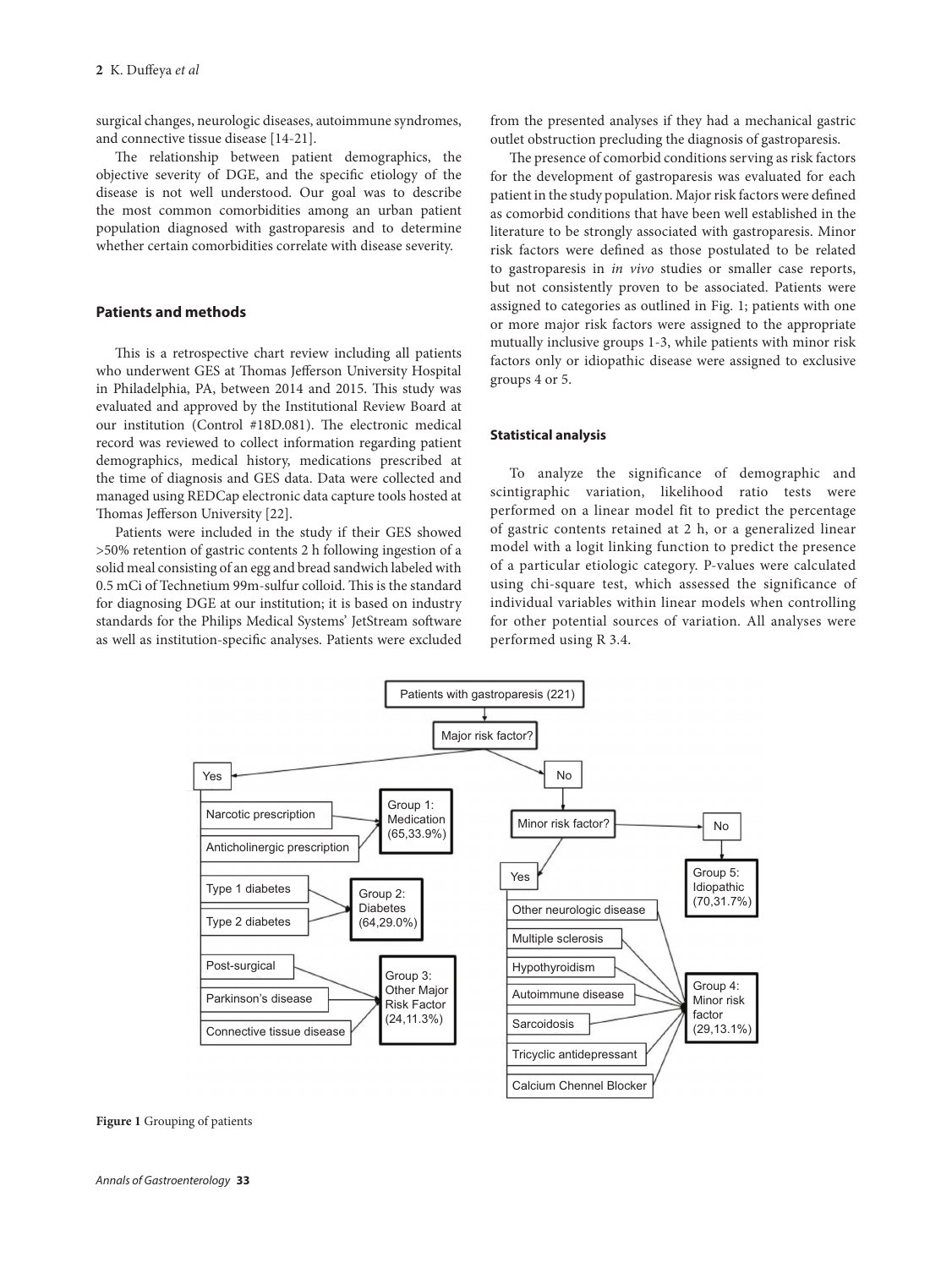#### **Results**

There were 703 patients who completed solid-phase GES at Thomas Jefferson University Hospital during 2014 and 2015. Of these patients, 262 had accelerated gastric emptying and 210 had normal gastric emptying. Ten patients were excluded because they had a physical gastric outlet obstruction, precluding a diagnosis of gastroparesis.

In total, 221 patients were included in the study. Of these patients, 77.4% were female; 56.1% were Caucasian and 31.7% were African American; 29.8% of patients had a diagnosis of diabetes mellitus; and 33.9% of patients had an active prescription for narcotics or anticholinergic medications (Table 1). The mean body mass index (BMI) of patients included in the study was  $27.6 \text{ kg/m}^2$ .

Patients were grouped based on their comorbidities and risk factors for the purposes of our descriptive analysis. There were 65 (29.4%) patients who met the criteria for medicationassociated gastroparesis; 64 (29.0%) had diabetic gastroparesis, 24 (11.3%) had gastroparesis associated with another major risk factor, 29 (13.1%) had minor risk factors but no major risk factors, and 70 (31.7%) were classified as true idiopathic gastroparesis. There was significant demographic variation among the etiologic categories.

In a model comparing patients with and without diabetesassociated gastroparesis, patient race  $(P=0.01)$ , age  $(P=0.02)$ , sex (P=0.008), and BMI (P<0.001) were independent, statistically significant predictors of having diabetes-associated gastroparesis. While only 31.7% of the study population was African American, 64.1% of patients with diabetes-associated gastroparesis in this population were African American. Men, patients with an elevated BMI, and patients diagnosed at an older age had a statistically significantly greater probability of having diabetes-associated gastroparesis than females, patients with a lower BMI, and younger patients (Tables 2,3).

In a model comparing patients with and without medication-associated gastroparesis, age (P=0.04) and BMI (P=0.02) were independent, statistically significant predictors of having medication-associated gastroparesis after controlling for patient sex and race. Patients with a higher BMI or diagnosed at an older age had a higher likelihood of having medication-associated gastroparesis than patients with a lower BMI and those younger at diagnosis.

Among patients with idiopathic disease, there was also a statistically significant variation in age (P<0.001) and BMI (P=0.009) compared to patients in the study population without idiopathic disease after controlling for sex and race. Patients with a lower BMI or those diagnosed at a younger age were more likely to have idiopathic disease than patients with a higher BMI or those older at diagnosis.

Two of the major risk factors significantly contributed to more severe delays in gastric emptying after controlling for race and sex: medications (P=0.02) and diabetes (P=0.03) (Table 4). In addition, after controlling for age, sex, BMI, and race, there was a statistically significant relationship between the number of major risk factors and the severity of a patient's DGE (P=0.004) (Table 5). There was no statistically significant

#### **Table 1** Overall patient characteristics

| Category                              | N(%)       |
|---------------------------------------|------------|
| Sex                                   |            |
| Female                                | 171 (77.4) |
| Male                                  | 50(22.6)   |
| Race                                  |            |
| Caucasian                             | 124(56.1)  |
| African American                      | 70 (31.7)  |
| Other                                 | 23(10.4)   |
| Major risk factors                    |            |
| Narcotic prescription                 | 55 (24.9)  |
| Anticholinergic prescription          | 20(9.0)    |
| 9(4.1)<br>Type 1 diabetes mellitus    |            |
| Type 2 diabetes mellitus<br>55 (24.9) |            |
| 9(4.1)<br>Post-surgical               |            |
| Parkinson's                           | 2(0.9)     |
| Connective tissue disease             | 17(7.8)    |
| Minor risk factors                    |            |
| Hypothyroidism                        | 37(16.7)   |
| Multiple sclerosis                    | 7(3.2)     |
| 3(1.4)<br>Other neurologic disease    |            |
| Autoimmune disease<br>22(10.0)        |            |
| Sarcoidosis                           | 4(1.8)     |
| Calcium channel blocker prescription  | 33 (14.9)  |
| Tricyclic antidepressant prescription | 15(6.8)    |
| True idiopathic                       | 70 (31.7)  |

relationship between the number of minor risk factors and the severity of DGE (P=0.33).

#### **Discussion**

This study examined the most common comorbid conditions among an urban patient population diagnosed with gastroparesis. Female patients represented 77.4% of the study population, and 42.9% of patients were from minority groups. The majority of patients carried at least one risk factor for gastroparesis, while 32% of patients had true idiopathic disease. A higher burden of major risk factors was significantly associated with a more severe delay in gastric emptying.

To our knowledge, this is the first study to examine the comorbidities, or risk factors for DGE among an urban population of gastroparesis patients, and the first to attempt to establish the impact of multiple comorbid conditions on the objective severity of DGE. Our patient demographics are similar to those in previous publications with regard to the average age of patients at the time of diagnosis and the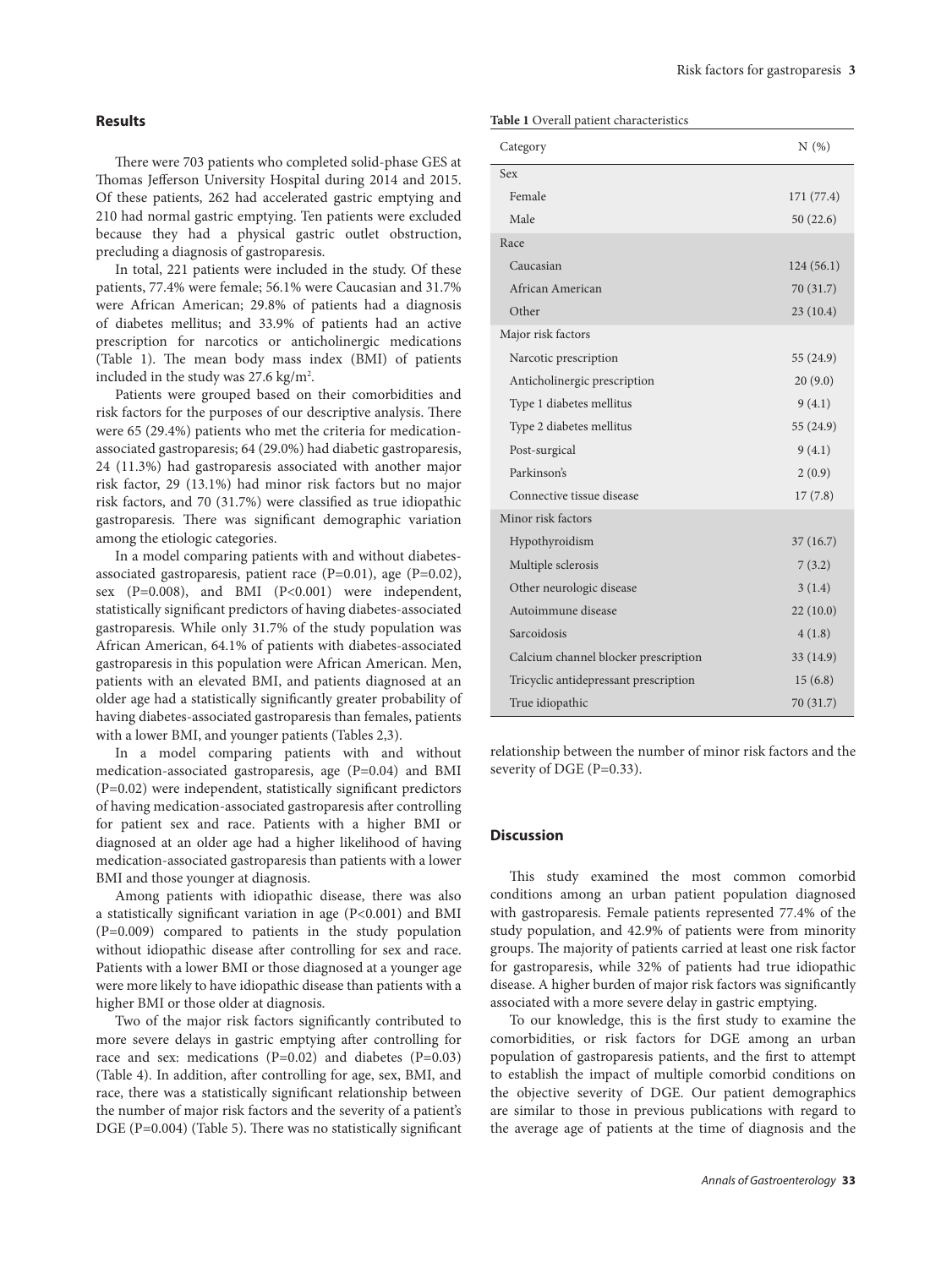#### **Table 2** Race and risk factors

| Patient Group           | Total | Race $(\%)$ |                  |       | $P-value*$ |
|-------------------------|-------|-------------|------------------|-------|------------|
|                         |       | Caucasian   | African American | Other |            |
| Overall                 | 221   | 56.1        | 31.7             | 12.2  | <b>NA</b>  |
| Medication-associated   | 65    | 56.9        | 32.3             | 10.8  | <b>NS</b>  |
| Diabetes mellitus       | 64    | 34.4        | 64.1             | 1.5   | 0.01       |
| Other major risk factor | 24    | 75.0        | 20.8             | 4.2   | 0.04       |
| Minor risk factor only  | 29    | 62.1        | 27.6             | 10.3  | <b>NS</b>  |
| True idiopathic         | 70    | 58.6        | 24.3             | 17.1  | <b>NS</b>  |

\*P-values represent a controlled comparison between patients within a specific gastroparesis group and patients not in that group

*NA, not applicable; NS, nonsignificant*

#### **Table 3** Demographics and risk factors

| Patient Group           | Total | Average age (years) | P-value   | Average BMI | $P-value*$ |
|-------------------------|-------|---------------------|-----------|-------------|------------|
| Overall                 | 221   | 47.9                | <b>NA</b> | 27.6        | <b>NA</b>  |
| Medication-associated   | 65    | 51.1                | 0.02      | 29.4        | 0.04       |
| Diabetes mellitus       | 64    | 53.9                | 0.02      | 31.5        | < 0.001    |
| Other major risk factor | 24    | 52.3                | <b>NS</b> | 27.2        | <b>NS</b>  |
| Minor risk factor only  | 29    | 51.4                | <b>NS</b> | 25.5        | <b>NS</b>  |
| True idiopathic         | 70    | 39.6                | < 0.001   | 25.0        | 0.009      |

\*P-values represent a controlled comparison between patients within a specific gastroparesis group and patients not in that group

*NA, not applicable; NS, nonsignificant; BMI, body mass index*

#### **Table 4** Risk factors and severity of delayed gastric emptying

| Risk factors               | Mean percent retained at 2 h (%) |
|----------------------------|----------------------------------|
| Medication-associated      | 74.5 (n=65, SD=14.2), P=0.02     |
| Diabetes mellitus          | 73.5 (n=64, SD=14.8), P=0.03     |
| Other major risk factor    | 73.0 ( $n=24$ , SD=14.5)         |
| Minor risk factor only     | $68.7$ (n=29, SD=13.4)           |
| True idiopathic            | $67.1$ (n=70, SD=11)             |
| Overall                    | $70.3$ (n=221, SD=13.3)          |
| $CD_1$ $1$ $1$ $1$ $1$ $1$ |                                  |

*SD, standard deviation*

**Table 5** Number of risk factors and severity of delayed gastric emptying (P=0.004)

| Number of major<br>risk factors | Mean percentage retained<br>at 2 h $(%)$ |
|---------------------------------|------------------------------------------|
| $\Omega$                        | $67.6$ (n=99, SD=11.7)                   |
| 1                               | $70.9$ (n=82, SD=13.3)                   |
| $\mathfrak{D}$                  | $76.3$ (n=36, SD=15.1)                   |
| $\mathbf{3}$                    | $90.6$ (n=3, SD= 22.6)                   |
| 4                               | $85(n=1)$                                |

*SD, standard deviation*

predominance of female patients [12,23-25]. Importantly, our study is among the first to include a significant representation of minority populations in its analysis.

Previous studies have attempted to correlate patient symptoms with the degree of DGE, but few have examined the relationship between etiology of gastroparesis and the severity of DGE [25-28]. We have shown that patients with diabetic or medication-associated gastroparesis and those with multiple major risk factors in combination had significantly more severe DGE compared to those with idiopathic gastroparesis.

A wide range of medications have been implicated in delaying gastric emptying. Based on the available evidence, we considered narcotic analgesics and anticholinergic medications to be significantly related to DGE [29-31]. In our study, 25% of patients had an active prescription for narcotics at the time of diagnosis – higher than the national opioid prescribing rate [32].

Calcium channel blockers and tricyclic antidepressants are thought to impact gastric motility, but data are lacking on a clear relationship with DGE [33-36]. For this reason, we considered both of these medications to be minor risk factors for the disease.

A majority of our patients had a prescription for at least one medication that has been implicated in delaying gastric emptying, a finding that has not previously been well described. According to the 2008 Consensus Recommendations for Gastric Emptying Scintigraphy, most centers recommend that patients stop gastric motility-delaying agents 48-72 h prior to undergoing GES [3]. Perhaps it could be beneficial to perform GES while patients are still taking all medications; this would provide the most accurate representation of the patient's DGE as it occurs on a daily basis.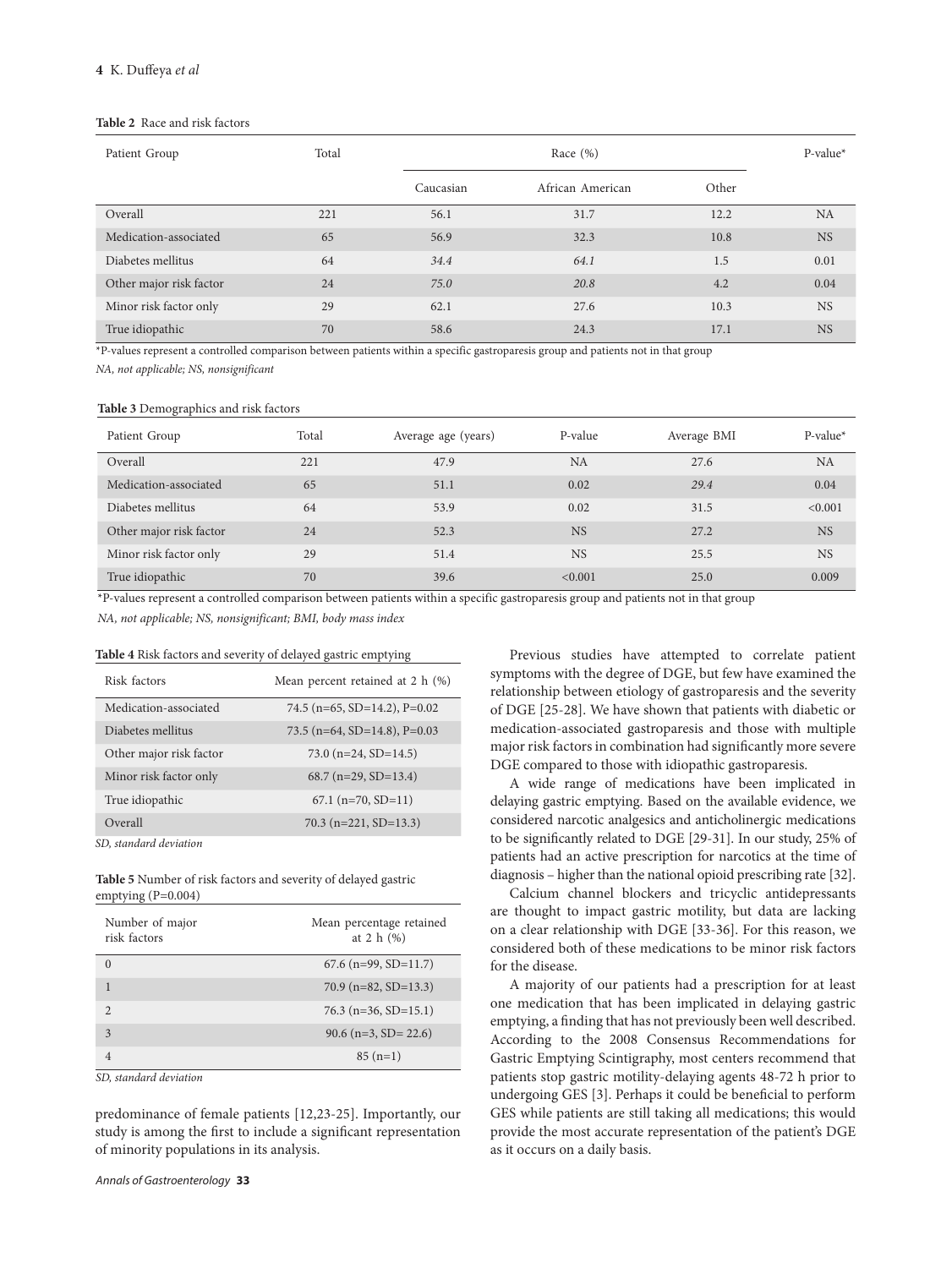Gastroparesis is a well-known complication of diabetes [7,37]. In this study, African American patients were more likely to have diabetic-associated gastroparesis than gastroparesis patients of any other race. This supports the findings of prior studies with a smaller proportion of minority patients [38,39]. While rates of diabetes mellitus in the community are also greater among African Americans (12.1 vs. 7.6% for Caucasians) [40], our findings indicate a disproportionate impact on minority populations.

Medical conditions that have been clearly linked with gastroparesis include post-surgical nerve injury, Parkinson's disease, autoimmune diseases and connective tissue diseases, such as systemic sclerosis and Sjögren's syndrome [14,16-18,20,41-48]. Interestingly, our population included a significant percentage of patients with hypothyroidism (16.7%), significantly higher than the national prevalence of 4.6% [48]. While the hypothyroidism state is associated with delayed esophageal and gastric motility, we did not consider a diagnosis of hypothyroidism to be a major risk factor for gastroparesis, as evidence suggests that once patients are stabilized on appropriate medication, the impact on motility is typically resolved [49-52].

Idiopathic gastroparesis is diagnosed when no other cause is identified, though it is often unclear in previous studies which potential causes were considered before patients were labeled with the diagnosis [13,52,53]. As is standard in the literature [54-56], we included patients with a post-viral syndrome as patients with idiopathic disease, assuming that they did not have a major risk factor.

In our study, we relied on the available literature to describe exposures and comorbid conditions as risk factors for gastroparesis. Our individual patient data were limited to the availability of details in the medical record. We were unable to gather information regarding indicators of the severity and control of patients' underlying chronic diseases, or the doses of their prescribed medications, both of which can impact gastric emptying. In addition, the gold standard for evaluation of DGE is 4-h nuclear emptying scintigraphy. However, at our institution patients classically undergo a 2-h scan unless there is doubt regarding the results. Finally, it is difficult to determine which medications were held prior to scintigraphic testing and for how long. These patient instructions are physiciandependent and there is no clear documentation in our record system regarding the instructions provided to the patient or followed by the patient.

In conclusion, the results of this retrospective study indicate that patients diagnosed with gastroparesis often have multiple comorbid conditions, and the number of risk factors that they carry significantly impacts the severity of their disease. If we continue to limit patients into broad categories of diabetic and idiopathic gastroparesis, we may be missing opportunities to better address the true underlying etiology of the disease and to treat patients optimally. In addition, we have demonstrated a racial disparity in the etiology of gastroparesis, with African American patients being more likely to have diabetic disease than patients of other races.

Further research should be done to better elucidate the impact of certain medications, comorbid conditions and socioeconomic status on gastric emptying. Additionally, physicians should consider patients' individual risk factors when ordering, protocoling, and interpreting GES studies in order to best evaluate the extent of the disease and to provide optimal medical management.

#### **Summary Box**

### **What is already known:**

- • Little is known about the causes of gastroparesis beyond severe diabetes
- • Many patients are characterized as having idiopathic gastroparesis

#### **What the new findings are:**

- • A large proportion of gastroparesis patients receive narcotic prescriptions
- African American patients seem to be at higher risk for diabetic gastroparesis than patients of other races
- • Patients with more conditions known to be associated with gastroparesis had more severe objective delays in gastric emptying

#### **References**

- 1. Camilleri M, Parkman HP, Shafi MA, Abell TL, Gerson L; American College of Gastroenterology. Clinical guideline: management of gastroparesis. *Am J Gastroenterol* 2013;**108**:18-37.
- 2. Parkman HP, Hasler WL, Fisher RS; American Gastroenterological Association. American Gastroenterological Association technical review on the diagnosis and treatment of gastroparesis. *Gastroenterology* 2004;**127**:1592-1622.
- 3. Abell TL, Camilleri M, Donohoe K, et al; American Neurogastroenterology and Motility Society and the Society of Nuclear Medicine. Consensus recommendations for gastric emptying scintigraphy: a joint report of the American Neurogastroenterology and Motility Society and the Society of Nuclear Medicine. *Am J Gastroenterol* 2008;**103**:753-763.
- 4. Jung HK, Choung RS, Locke GR 3rd, et al. The incidence, prevalence, and outcomes of patients with gastroparesis in Olmsted County, Minnesota, from 1996 to 2006. *Gastroenterology* 2009;**136**:1225-1233.
- 5. Choung RS, Locke GR 3rd, Schleck CD, Zinsmeister AR, Melton LJ 3rd, Talley NJ. Risk of gastroparesis in subjects with type 1 and 2 diabetes in the general population. *Am J Gastroenterol* 2012;**107**:82-88.
- 6. Camilleri M. Clinical practice. Diabetic gastroparesis. *N Engl J Med* 2007;**356**:820-829.
- 7. Camilleri M, Bharucha AE, Farrugia G. Epidemiology, mechanisms, and management of diabetic gastroparesis. *Clin Gastroenterol Hepatol* 2011;**9**:5-12.
- 8. Grover M, Farrugia G, Lurken MS, et al; NIDDK Gastroparesis Clinical Research Consortium. Cellular changes in diabetic and idiopathic gastroparesis. *Gastroenterology* 2011;140:1575-1585.e8.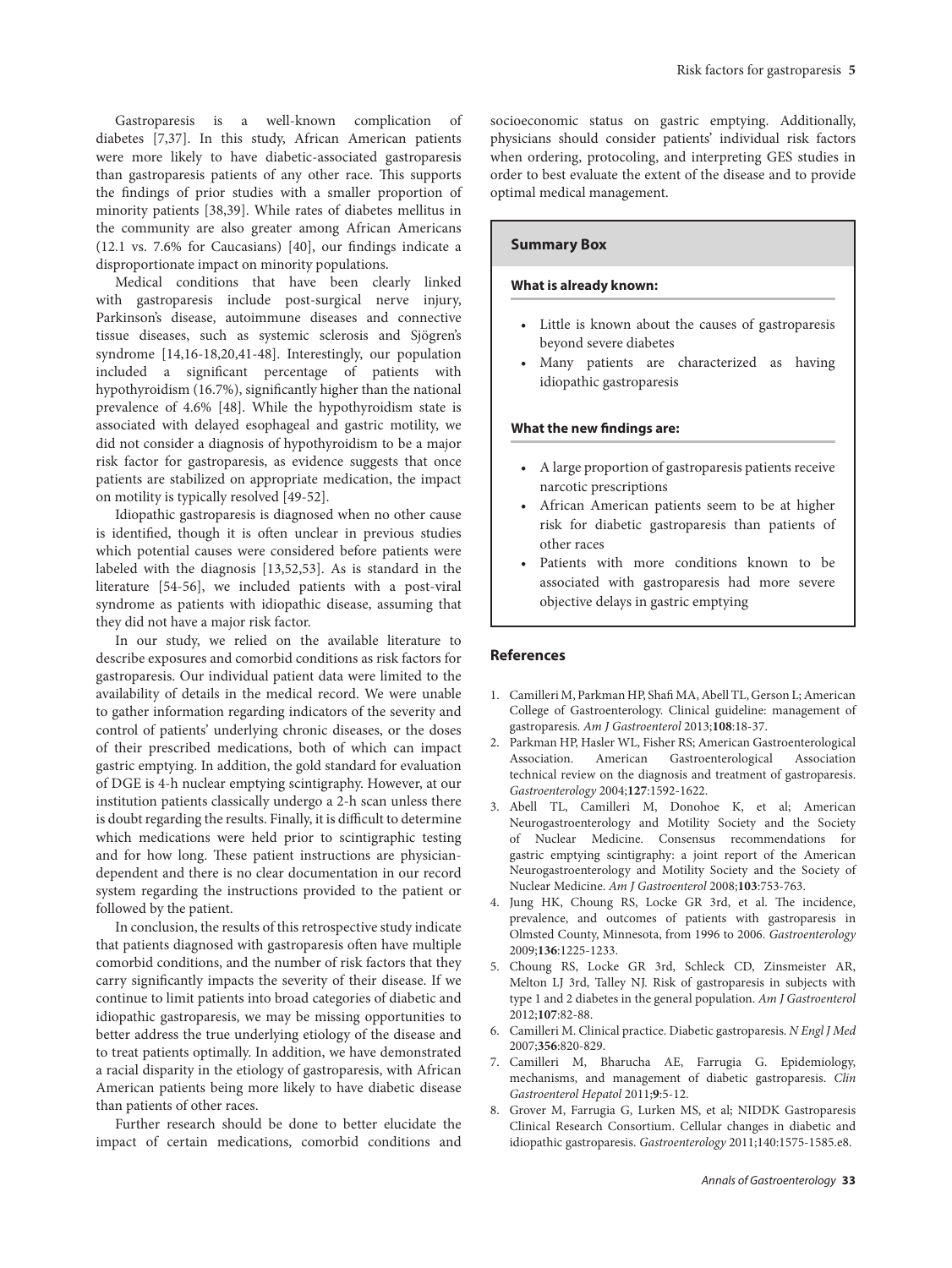- 9. Janatuinen E, Pikkarainen P, Laakso M, Pyörälä K. Gastrointestinal symptoms in middle-aged diabetic patients. *Scand J Gastroenterol*  1993;**28**:427-432.
- 10. Jones KL, Russo A, Stevens JE, Wishart JM, Berry MK, Horowitz M. Predictors of delayed gastric emptying in diabetes. *Diabetes Care* 2001;**24**:1264-1269.
- 11. Kong MF, Horowitz M, Jones KL, Wishart JM, Harding PE. Natural history of diabetic gastroparesis. *Diabetes Care* 1999;**22**:503-507.
- 12. Soykan I, Sivri B, Sarosiek I, Kiernan B, McCallum RW. Demography, clinical characteristics, psychological and abuse profiles, treatment, and long-term follow-up of patients with gastroparesis. *Dig Dis Sci* 1998;**43**:2398-2404.
- 13. Parkman HP. Idiopathic gastroparesis. *Gastroenterol Clin North Am* 2015;**44**:59-68.
- 14. Kumar S, Singh J, Rattan S, DiMarino AJ, Cohen S, Jimenez SA. Pathogenesis and clinical manifestations of gastrointestinal involvement in systemic sclerosis. *Aliment Pharmacol Ther*  2017;**45**:883-898.
- 15. Pande H, Lacy BE, Crowell MD. Inflammatory causes of gastroparesis: report of five cases. *Dig Dis Sci* 2002;**47**:2664-2668.
- 16. Fich A, Neri M, Camilleri M, Kelly KA, Phillips SF. Stasis syndromes following gastric surgery: clinical and motility features of 60 symptomatic patients. *J Clin Gastroenterol* 1990;12:505-512.
- 17. Samin K, Alam I, Riaz S, Alam S, Baxter JN. Gastro-ileal stenosis and gastroparesis after a biliopancreatic diversion. *Obes Surg*  2006;**16**:1243-1245.
- 18. Pfeiffer RF. Gastrointestinal dysfunction in Parkinson's disease. Parkinsonism *Relat Disord* 2011;**17**:10-15.
- 19. Dhamija R, Tan KM, Pittock SJ, Foxx-Orenstein A, Benarroch E, Lennon VA. Serologic profiles aiding the diagnosis of autoimmune gastrointestinal dysmotility.  $Clin$  Gastroenterol Hepatol dysmotility. *Clin Gastroenterol Hepatol* 2008;**6**:988-992.
- 20. Bar-Natan M, Larson GM, Stephens G, Massey T. Delayed gastric emptying after gastric surgery. *Am J Surg* 1996;**172**:24-28.
- 21. Camilleri M, Grover M, Farrugia G. What are the important subsets of gastroparesis? *Neurogastroenterol Motil* 2012;**24**:597-603.
- 22. Harris PA, Taylor R, Thielke R, Payne J, Gonzalez N, Conde JG. Research electronic data capture (REDCap)—a metadata-driven methodology and workflow process for providing translational research informatics support. *J Biomed Inform* 2009;**42**:377-381.
- 23. Parkman HP, Yates K, Hasler WL, et al; National Institute of Diabetes and Digestive and Kidney Diseases Gastroparesis Clinical Research Consortium. Clinical features of idiopathic gastroparesis vary with sex, body mass, symptom onset, delay in gastric emptying, and gastroparesis severity. *Gastroenterology* 2011;140:101-115.
- 24. Dudekula A, Rahim S, Bielefeldt K. Time trends in gastroparesis treatment. *Dig Dis Sci* 2014;**59**:2656-2665.
- 25. Parkman HP, Yates K, Hasler WL, et al; National Institute of Diabetes and Digestive and Kidney Diseases Gastroparesis Clinical Research Consortium. Similarities and differences between diabetic and idiopathic gastroparesis. *Clin Gastroenterol Hepatol*  2011;**9**:1056-1064.
- 26. Horowitz M, Harding PE, Maddox AF, et al. Gastric and oesophageal emptying in patients with type 2 (non-insulin-dependent) diabetes mellitus. *Diabetologia* 1989;**32**:151-159.
- 27. Koch KL, Stern RM, Stewart WR, Vasey MW. Gastric emptying and gastric myoelectrical activity in patients with diabetic gastroparesis: effect of long-term domperidone treatment. *Am J Gastroenterol* 1989;**84**:1069-1075.
- 28. Talley NJ, Shuter B, McCrudden G, Jones M, Hoschl R, Piper DW. Lack of association between gastric emptying of solids and symptoms in nonulcer dyspepsia. *J Clin Gastroenterol*  1989;**11**:625-630.
- 29. Patrick A, Epstein O. Review article: gastroparesis. *Aliment Pharmacol Ther* 2008;**27**:724-740.
- 30. Nimmo WS, Heading RC, Wilson J, Tothill P, Prescott LF. Inhibition of gastric emptying and drug absorption by narcotic analgesics. *Br J Clin Pharmacol* 1975;**2**:509-513.
- 31. Yuan CS, Foss JF, O'Connor M, Roizen MF, Moss J. Effects of lowdose morphine on gastric emptying in healthy volunteers. *J Clin Pharmacol* 1998;**38**:1017-1020.
- 32. Centers for Disease Control and Prevention. Annual surveillance report of drug-related risks and outcomes — United States, 2017. Available from: https://www.cdc.gov/drugoverdose/pdf/ pubs/2017-cdc-drug-surveillance-report.pdf [Accessed 13 February 2020].
- 33. Brage R, Cortijo J, Esplugues J, Esplugues JV, Martí-Bonmatí E, Rodriguez C. Effects of calcium channel blockers on gastric emptying and acid secretion of the rat *in vivo*. *Br J Pharmacol* 1986;**89**:627-633.
- 34. Parkman HP, Van Natta ML, Abell TL, et al. Effect of nortriptyline on symptoms of idiopathic gastroparesis: the NORIG randomized clinical trial. *JAMA* 2013;**310**:2640-2649.
- 35. Talley NJ, Locke GR, Saito YA, et al. Effect of amitriptyline and escitalopram on functional dyspepsia: a multicenter, randomized controlled study. *Gastroenterology* 2015;**149**:340-349.e2.
- 36. Prakash C, Lustman PJ, Freedland KE, Clouse RE. Tricyclic antidepressants for functional nausea and vomiting: clinical outcome in 37 patients. *Dig Dis Sci* 1998;**43**:1951-1956.
- 37. Keshavarzian A, Iber F, Vaeth J. Gastric emptying in patients with insulin-requiring diabetes mellitus. *Am J Gastroenterol*  1987;**82**:29-35.
- 38. Friedenberg FK, Kowalczyk M, Parkman HP. The influence of race on symptom severity and quality of life in gastroparesis. *J Clin Gastroenterol* 2013;**47**:757-761.
- 39. Parkman HP, Yamada G, Van Natta ML, et al. Ethnic, racial, and sex differences in etiology, symptoms, treatment, and symptom outcomes of patients with gastroparesis. *Clin Gastroenterol Hepatol* 2019;**17**:1489-1499.
- 40. Gaskin DJ, Thorpe RJ Jr, McGinty EE, et al. Disparities in diabetes: the nexus of race, poverty, and place. *Am J Public Health*  2014;**104**:2147-2155.
- 41. Sheiner HJ, Quinlan MF, Thompson IJ. Gastric motility and emptying in normal and post-vagotomy subjects. *Gut* 1980;**21**:753-759.
- 42. Marie I, Levesque H, Ducrotté P, et al. Gastric involvement in systemic sclerosis: a prospective study. *Am J Gastroenterol*  2001;**96**:77-83.
- 43. Greydanus MP, Camilleri M. Abnormal postcibal antral and small bowel motility due to neuropathy or myopathy in systemic sclerosis. *Gastroenterology* 1989;**96**:110-115.
- 44. Nelson A, Mouchli M, Valentin N, et al. Ehlers Danlos syndrome and gastrointestinal manifestations: A 20-year experience at Mayo Clinic. *Neurogastroenterol Motil* 2015;**27**:1657-1666.
- 45. Hammar O, Ohlsson B, Wollmer P, Mandl T. Impaired gastric emptying in primary Sjogren's syndrome. *J Rheumatol*  2010;**37**:2313-2318.
- 46. Golden SH, Robinson KA, Saldanha I, Anton B, Ladenson PW. Prevalence and incidence of endocrine and metabolic disorders in the United States: a comprehensive review. *J Clin Endocrinol Metab* 2009;**94**:1853-1878.
- 47. Kahraman H, Kaya N, Demircali A, Bernay I, Tanyeri F. Gastric emptying time in patients with primary hypothyroidism. *Eur J Gastroenterol Hepatol* 1997;**9**:901-904.
- 48. Yaylali O, Kirac S, Yilmaz M, et al. Does hypothyroidism affect gastrointestinal motility? *Gastroenterol Res Pract* 2009;**2009**:529802.
- 49. Ebert EC. The thyroid and the gut. J Clin Gastroenterol 2010;**44**:402-406.
- 50. Vittal H, Farrugia G, Gomez G, Pasricha PJ. Mechanisms of disease: the pathological basis of gastroparesis—a review of